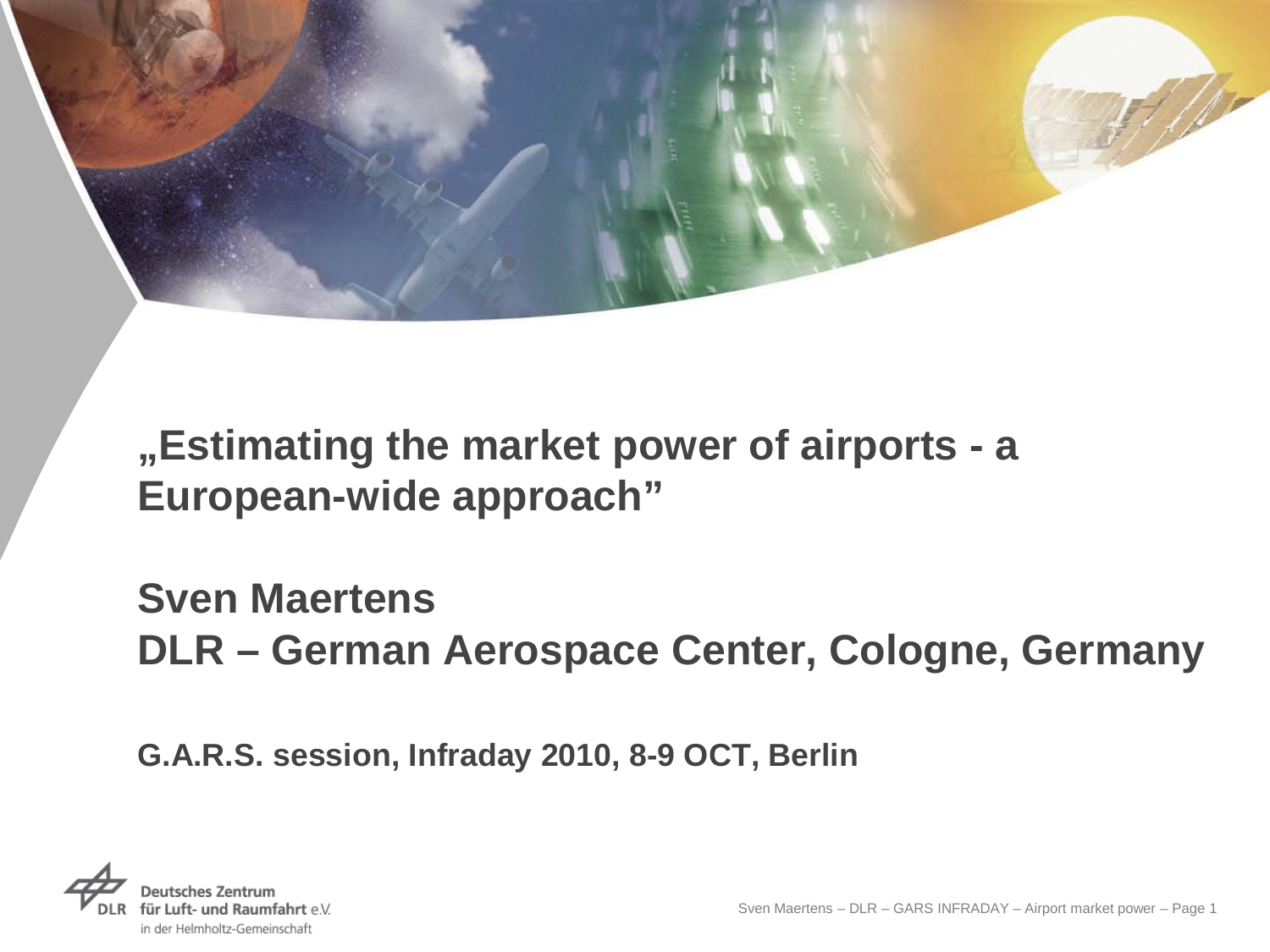# **Structure**

- **Research background and question**
- $\triangleright$  Existing approaches
- $\triangleright$  European approach
- $\triangleright$  Results and discussion

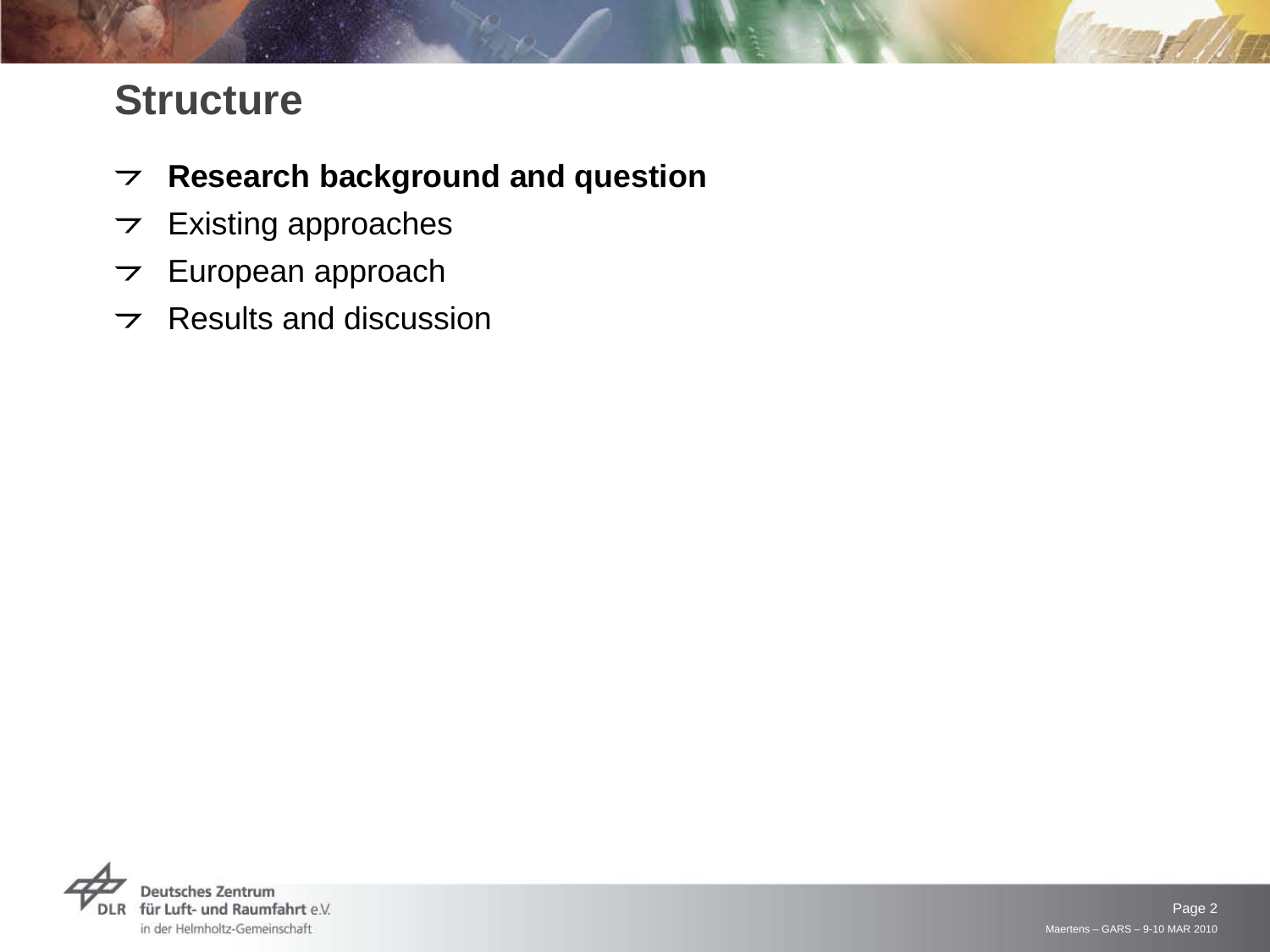# **Research background & question**

- $\rightarrow$  Airports are heavily regulated: Prices, quantities, market access
- $\triangleright$  Existence of market power a necessary condition for market regulation

So how to assess airport market power?

- Existing approaches: Detailed studies on specific airports or airports of specific countries
- $\tau$  In most cases no universally-applied, transparent methodology, comparison of airports difficult
- **Objective: Development of a transparent approach for**   $\overline{z}$ **airport market power assessment which can be applied on a European-wide scale**

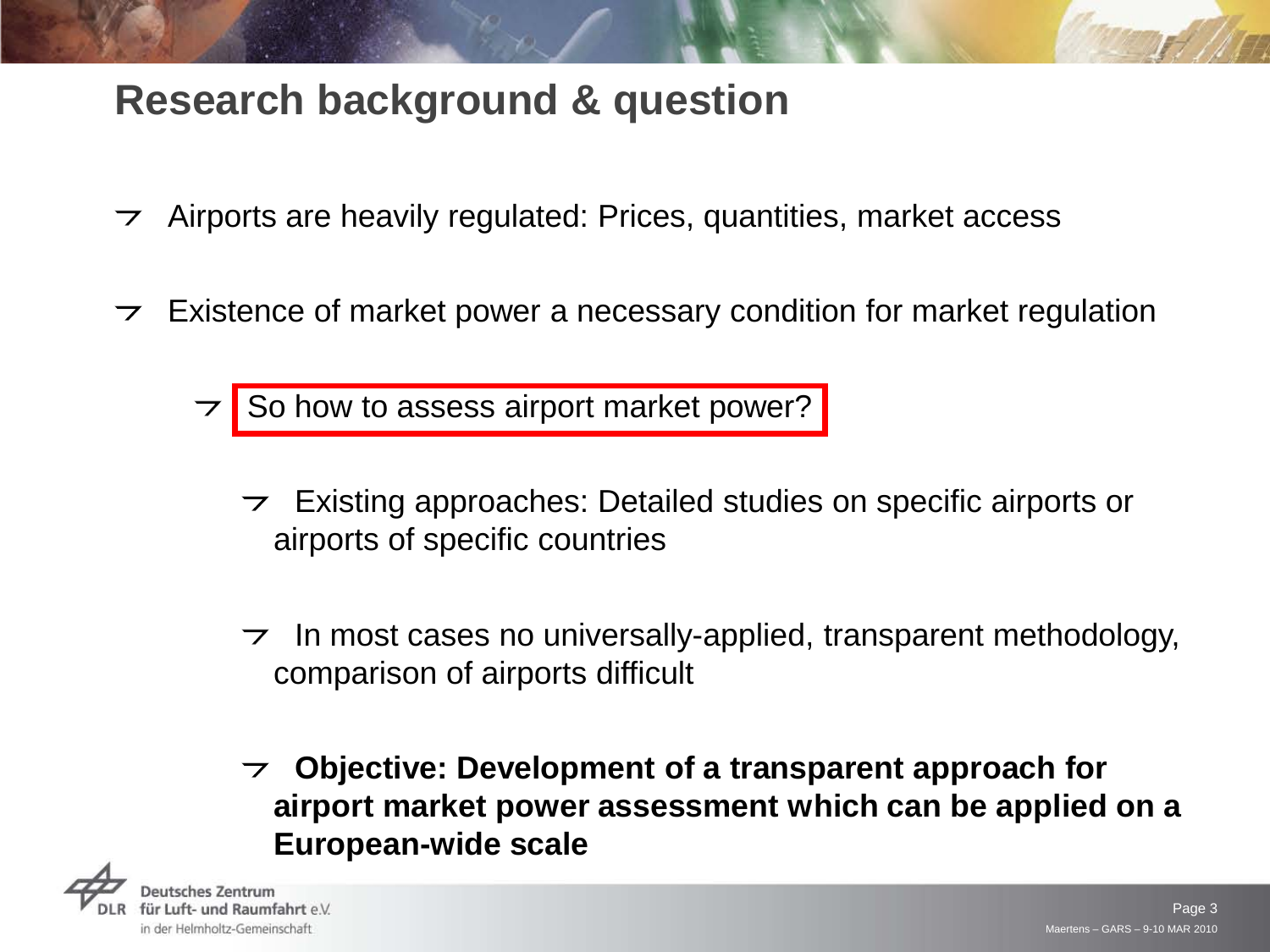# **Structure**

- $\triangleright$  Research background and question
- **Existing approaches**
- $\triangleright$  European approach
- $\triangleright$  Results and discussion

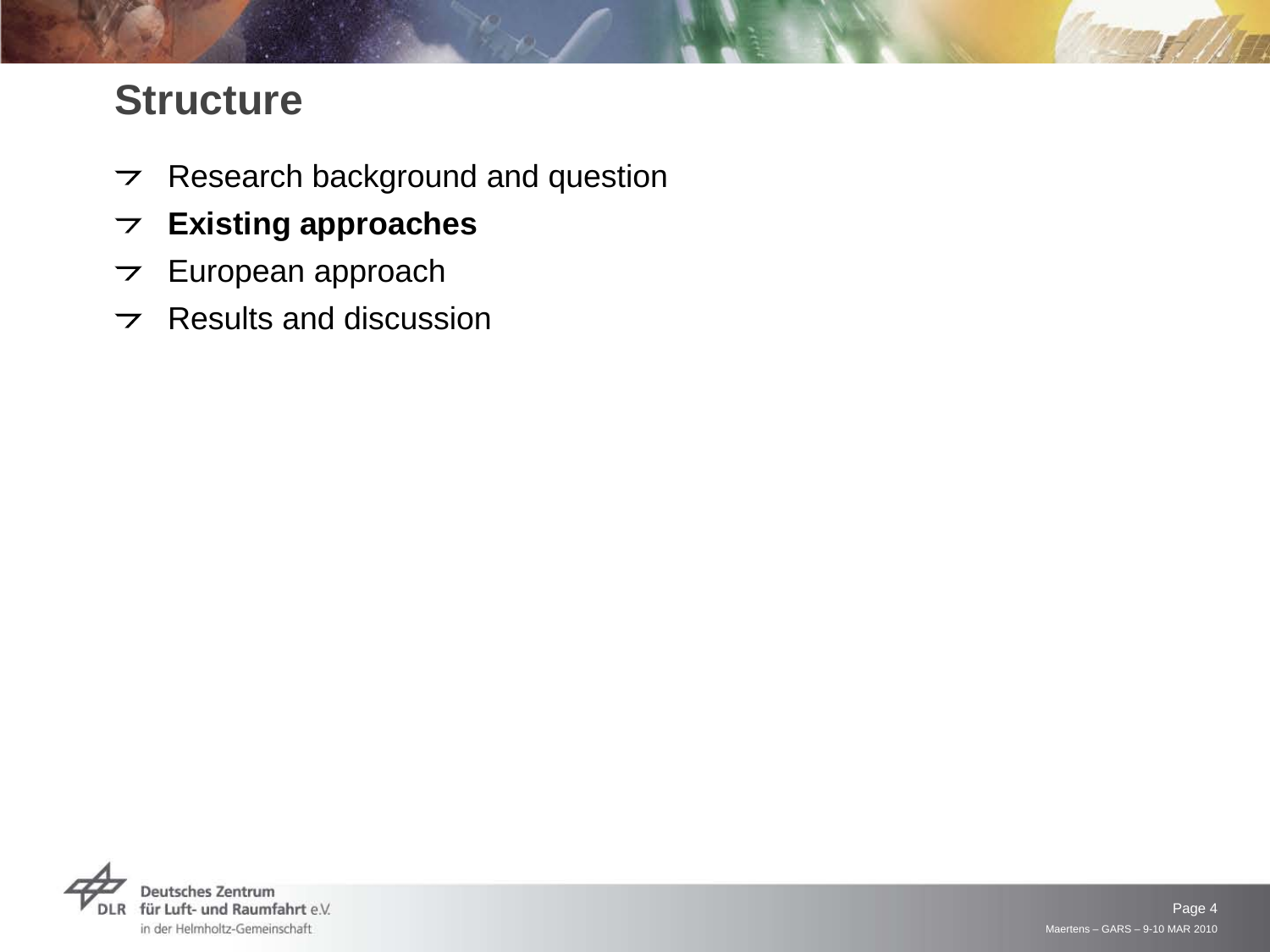# **Airport market power assessment - Existing approaches**

#### **Airport Market power: usually applied 2-step approach**

- **Market segregation**  $\overline{z}$ 
	- **Product markets**  $\overline{\phantom{0}}$ 
		- Aviation versus non-aviation activities  $\overline{\phantom{0}}$
		- Scheduled versus LCC versus charter traffic  $\overline{\phantom{0}}$
		- Long versus medium versus short haul traffic  $\overline{z}$
		- $\triangleright$  Pax versus cargo traffic ...
	- **Geographical markets**
		- Catchment areas  $\overline{\phantom{0}}$
- **Market power assessment**  $\overline{z}$ 
	- Intramodal substitutes (passenger and airline view)  $\overline{\phantom{a}}$
	- Intermodal subsitutes (passenger view)  $\overline{\phantom{a}}$
	- Sunk and switching costs  $\overline{\phantom{a}}$
	- Capacities, congestion, network effects  $\overline{\phantom{a}}$

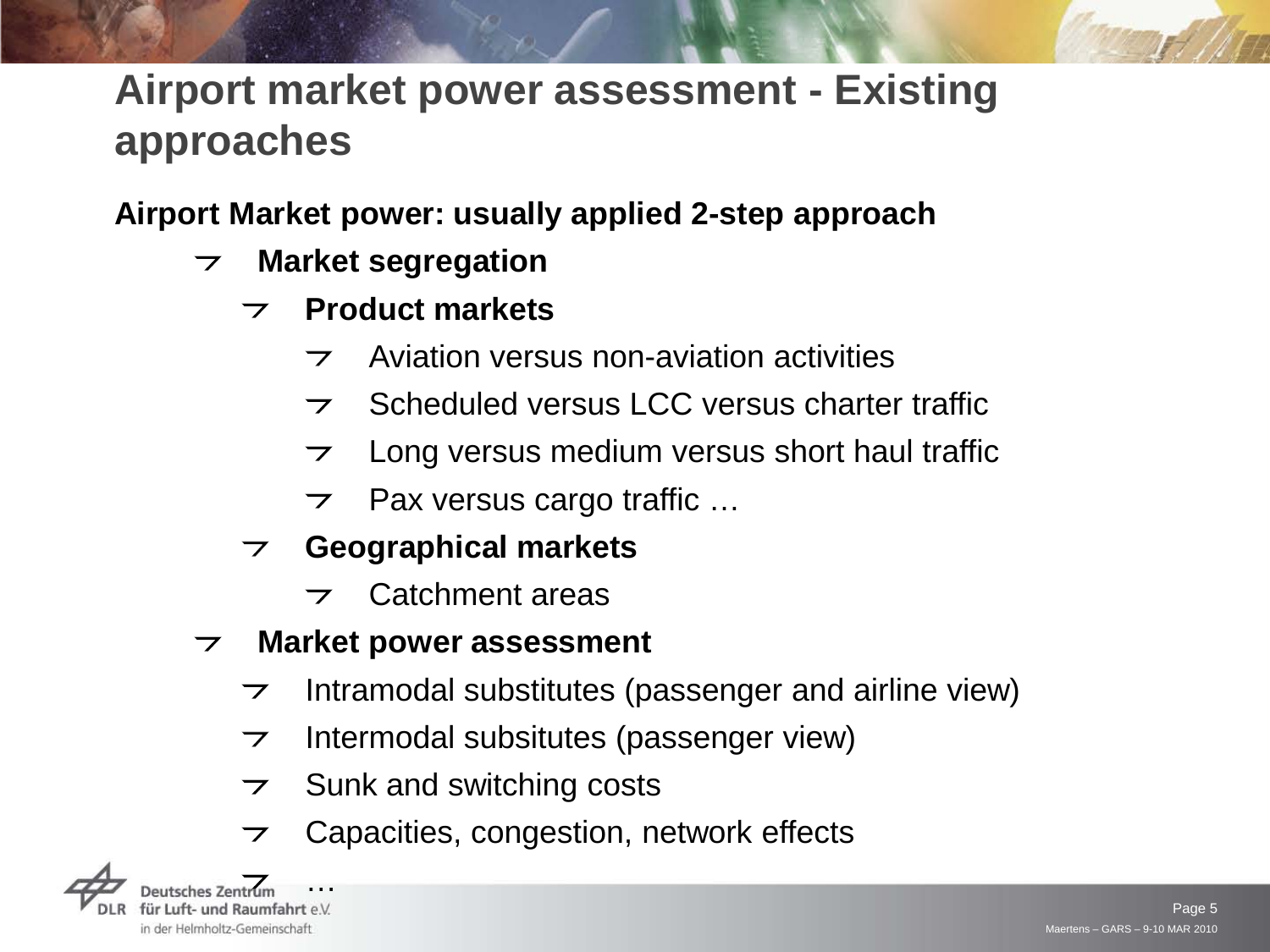# **Airport market power assessment - Existing approaches**

| <b>Study</b>                                         | Approach                                                                                  | Geographical<br>focus                              | <b>Temporal focus</b>    | <b>Assessed market segments</b>                                                                                                                                                                                                                                                                                                             |  |
|------------------------------------------------------|-------------------------------------------------------------------------------------------|----------------------------------------------------|--------------------------|---------------------------------------------------------------------------------------------------------------------------------------------------------------------------------------------------------------------------------------------------------------------------------------------------------------------------------------------|--|
| <b>German Airport</b><br><b>Performance</b><br>2010  | Empirical<br>mainly<br>qualitative                                                        | Amsterdam<br><b>Schiphol airport</b>               | Today<br>recent<br>years | all aviation activities (local passenger<br>traffic, transfer traffic, cargo traffic, local<br>flights/Flight trainings)<br>all activities "closely related to aviation<br>services" (provision of access to the<br>airport infrastructure for passenger, freight<br>aircraft handling;<br>and<br>catering,<br>and<br>refuelling services). |  |
| <b>Productivity</b><br><b>Commission</b><br>2002     | Empirical,<br>mainly<br>qualitative                                                       | <b>Australian airports</b>                         | 2002                     | aircraft movement facilities<br>passenger processing facilities<br>Non-aeronautical services                                                                                                                                                                                                                                                |  |
| <b>Malina 2006 /</b><br>Malina 2010                  | Empirical,<br>mainly<br>quantitative                                                      | <b>German airports</b>                             | 2004                     | passenger air traffic (except general<br>aviation)                                                                                                                                                                                                                                                                                          |  |
| Niemeier et al.<br>2009                              | Empirical,<br>mainly<br>qualitative                                                       | airports<br><b>Paris</b><br>(ADP)                  | 2000-2007                | aeronautical and similar services (landing,<br>passenger handling, lightning, parking and<br>gasoline provision)<br>ground handling<br>non-aviation activities                                                                                                                                                                              |  |
| <b>CAA (UK) 2007</b>                                 | Empirical,<br>mainly<br>qualitative (+ SSNIP<br>define<br>test<br>to<br>relevant markets) | <b>UK</b><br>airports<br>(Stansted,<br>Manchester) | 2007 and before          | aeronautical services                                                                                                                                                                                                                                                                                                                       |  |
| <b>Competition</b><br><b>Commission</b><br>(UK) 2009 | Empirical,<br>mainly<br>qualitative                                                       | <b>UK airports (BAA</b><br>airports)               | 2009 and before          | aircraft landing<br>(aircraft<br>secondary products<br>parking,<br>passenger handling, )                                                                                                                                                                                                                                                    |  |

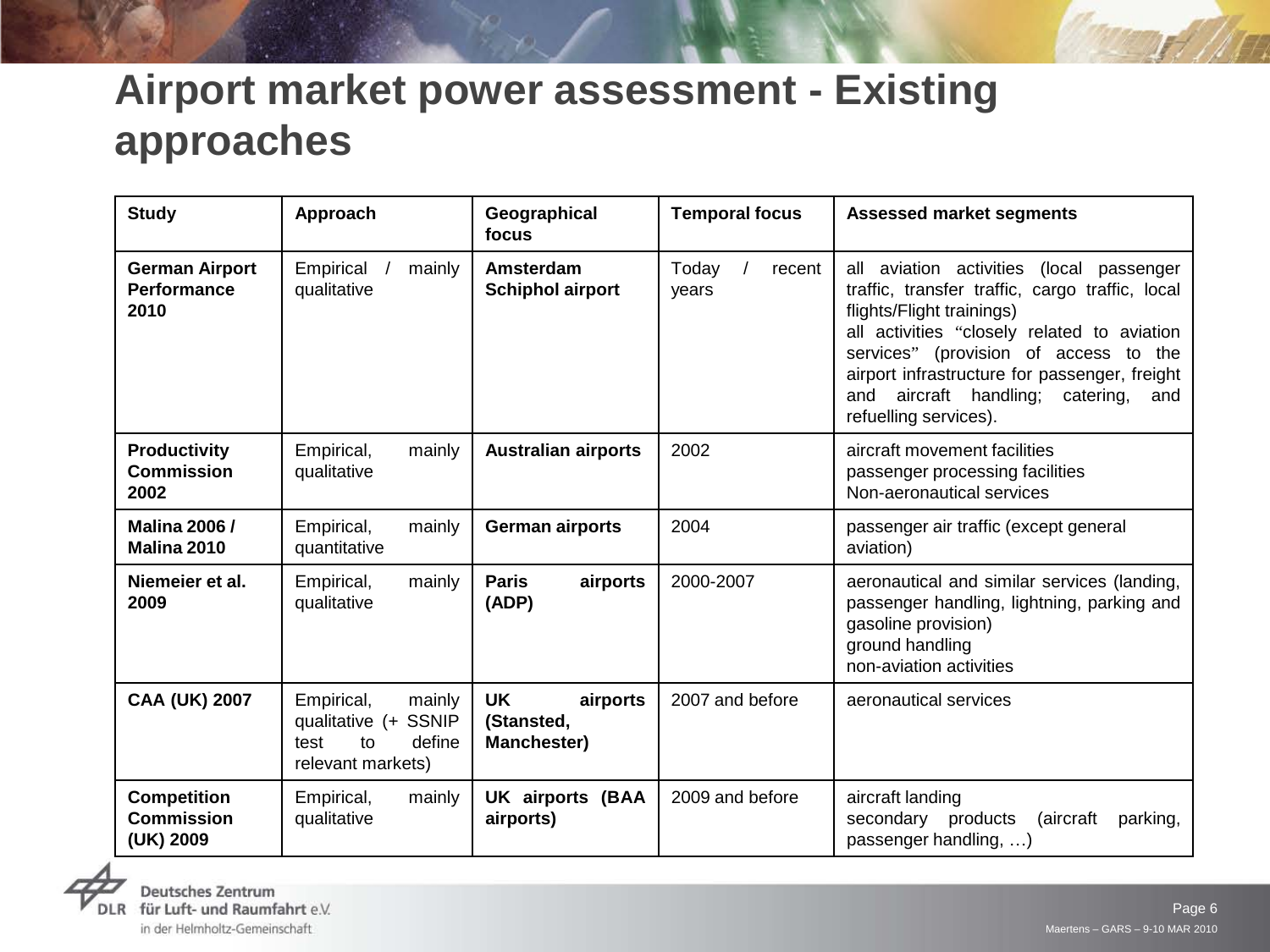# **Airport market power assessment - Existing approaches**

| Study                                                                                                           | Approach                                                                                                     | <b>Geographical focus</b>                                | <b>Temporal focus</b> | <b>Assessed market segments</b>                                                                                                     |  |  |  |  |  |
|-----------------------------------------------------------------------------------------------------------------|--------------------------------------------------------------------------------------------------------------|----------------------------------------------------------|-----------------------|-------------------------------------------------------------------------------------------------------------------------------------|--|--|--|--|--|
|                                                                                                                 |                                                                                                              |                                                          |                       | - Market power assessments have been done for numerous airports (in Europe)                                                         |  |  |  |  |  |
|                                                                                                                 |                                                                                                              | - Focus mainly on aviation-related services              |                       | flights/Flight trainings)<br>all activities "closely related to aviation                                                            |  |  |  |  |  |
| - Partly outdated                                                                                               |                                                                                                              |                                                          |                       | services" (provision of access<br>– the<br>airport infrastructure for passenger, freight<br>and aircraft handling; catering,<br>and |  |  |  |  |  |
|                                                                                                                 |                                                                                                              | landscape in specific countries (Australia, Germany, UK) |                       | - Very detailed studies either on specific airports (PAR, AMS) or on the airport<br>senger processing facilities                    |  |  |  |  |  |
|                                                                                                                 | other airports' market power                                                                                 |                                                          |                       | - In most cases no transparent methodology which could easily be applied to assess<br>aviation                                      |  |  |  |  |  |
| Niemeier et al.                                                                                                 | mainly<br>Empirical,                                                                                         | Paris airports (ADP)                                     | 2000-2007             | aeronautical and similar services (landing,<br>handling lightning nark                                                              |  |  |  |  |  |
| Transparent, European-wide applicable methodology for the<br>assessment of airport market power might be of use |                                                                                                              |                                                          |                       |                                                                                                                                     |  |  |  |  |  |
| <b>CAA (UK) 2007</b>                                                                                            | Empirical,<br>mainly<br>qualitative<br>$($ +<br><b>SSNIP</b><br>test<br>to<br>define<br>relevant<br>markets) | airports<br>(Stansted,<br><b>Manchester)</b>             | 2007 and before       | aeronautical services                                                                                                               |  |  |  |  |  |
| <b>Competition</b><br>Commission<br>(UK) 2009                                                                   | mainly<br>Empirical,<br>qualitative                                                                          | <b>UK airports (BAA</b><br>airports)                     | 2009 and before       | aircraft landing<br>secondary products<br>(aircraft<br>parking,<br>passenger handling, )                                            |  |  |  |  |  |

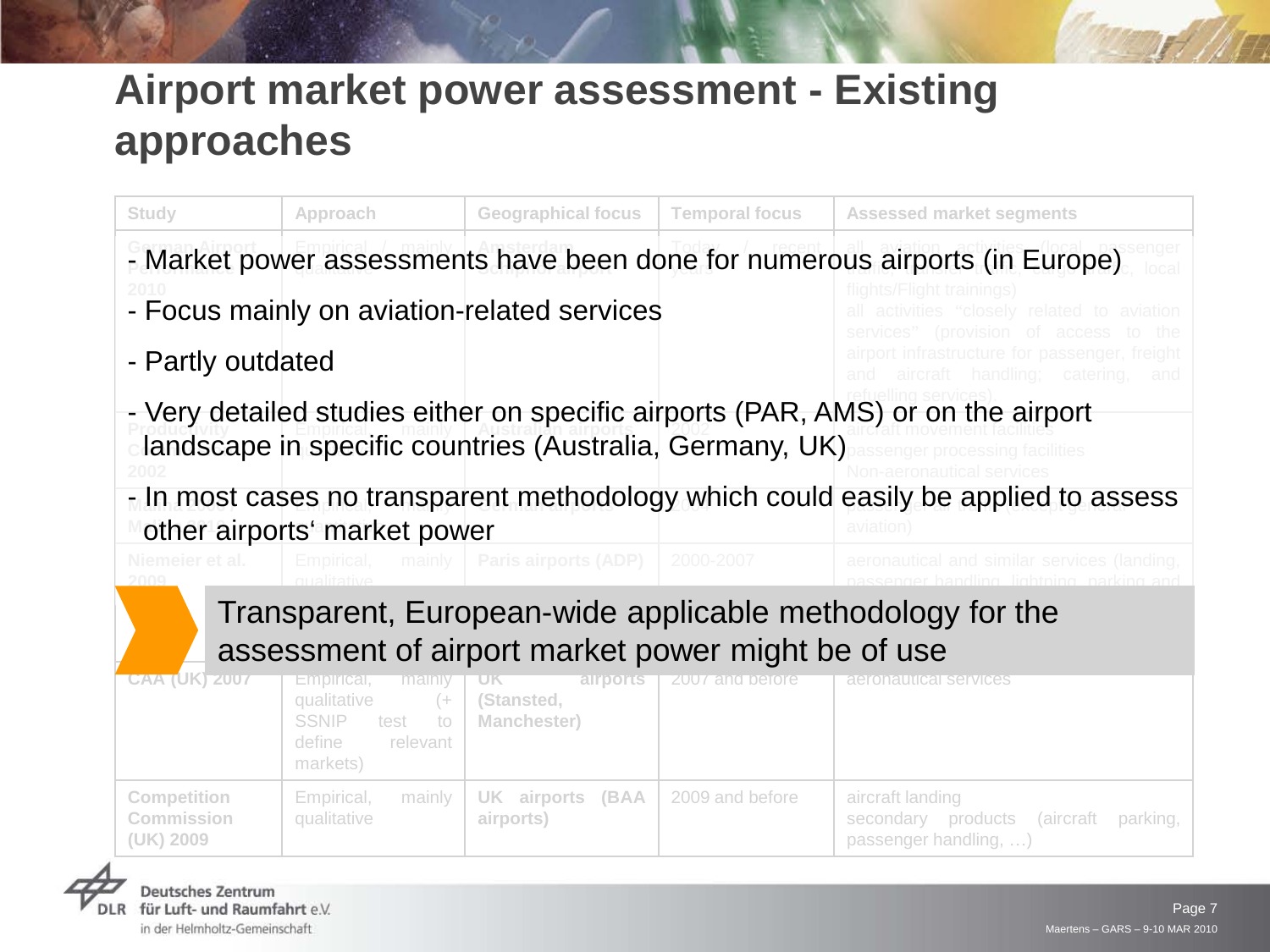# **Structure**

- $\triangleright$  Research background and question
- $\triangleright$  Existing approaches
- **European approach**
- $\triangleright$  Results and discussion

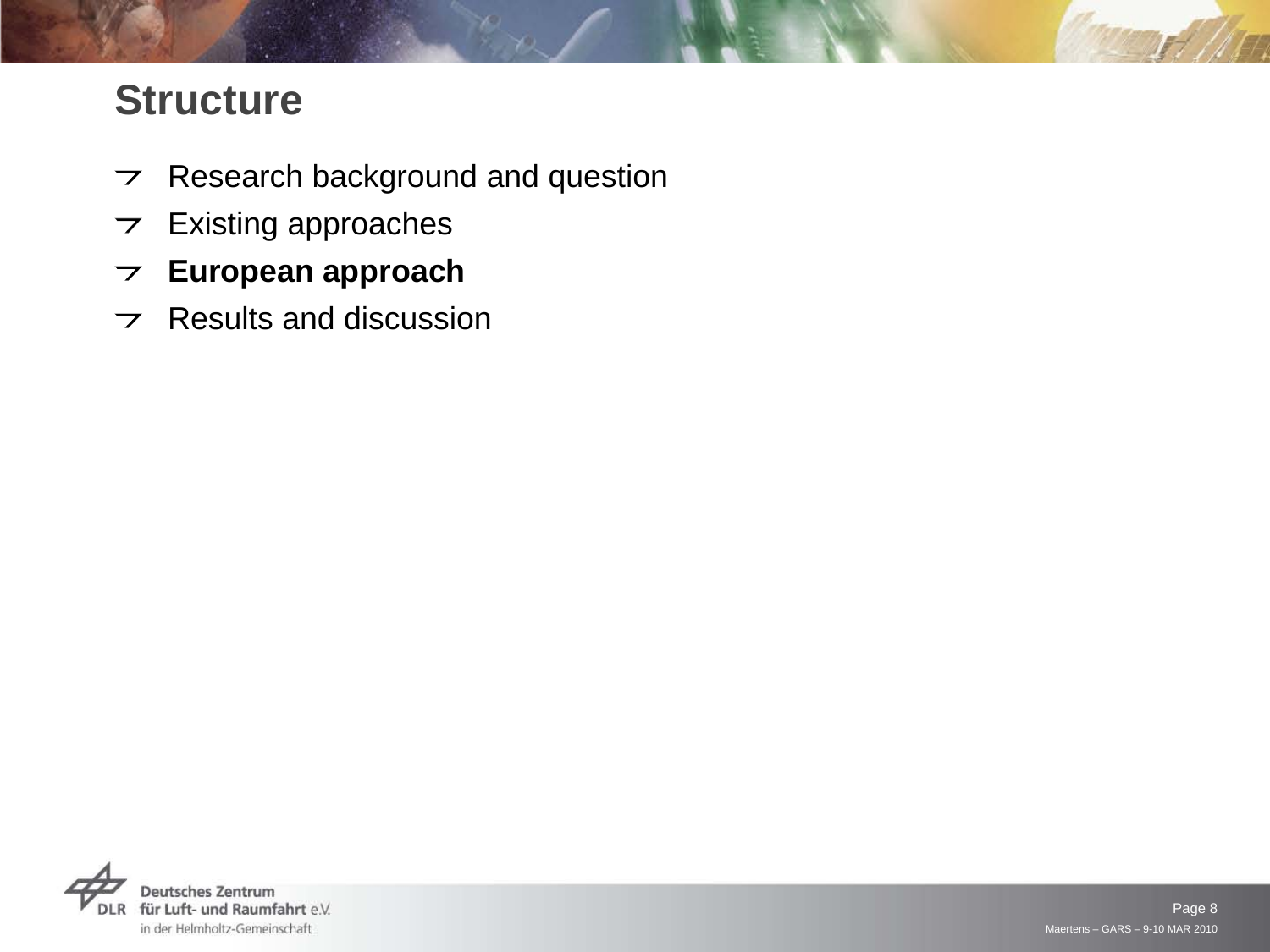#### **Criteria**

- **Transparency**
- Easy application
- Easy adjustment
- Contact with reality

#### **Considered product markets**

- Public, commercial passenger air traffic  $\overline{z}$
- Local passenger (O&D) market (no transfer markets)  $\overline{\phantom{0}}$
- Only actual competition (existing airports)  $\overline{\phantom{0}}$
- No consideration of intermodal substitutes $\overline{\phantom{0}}$

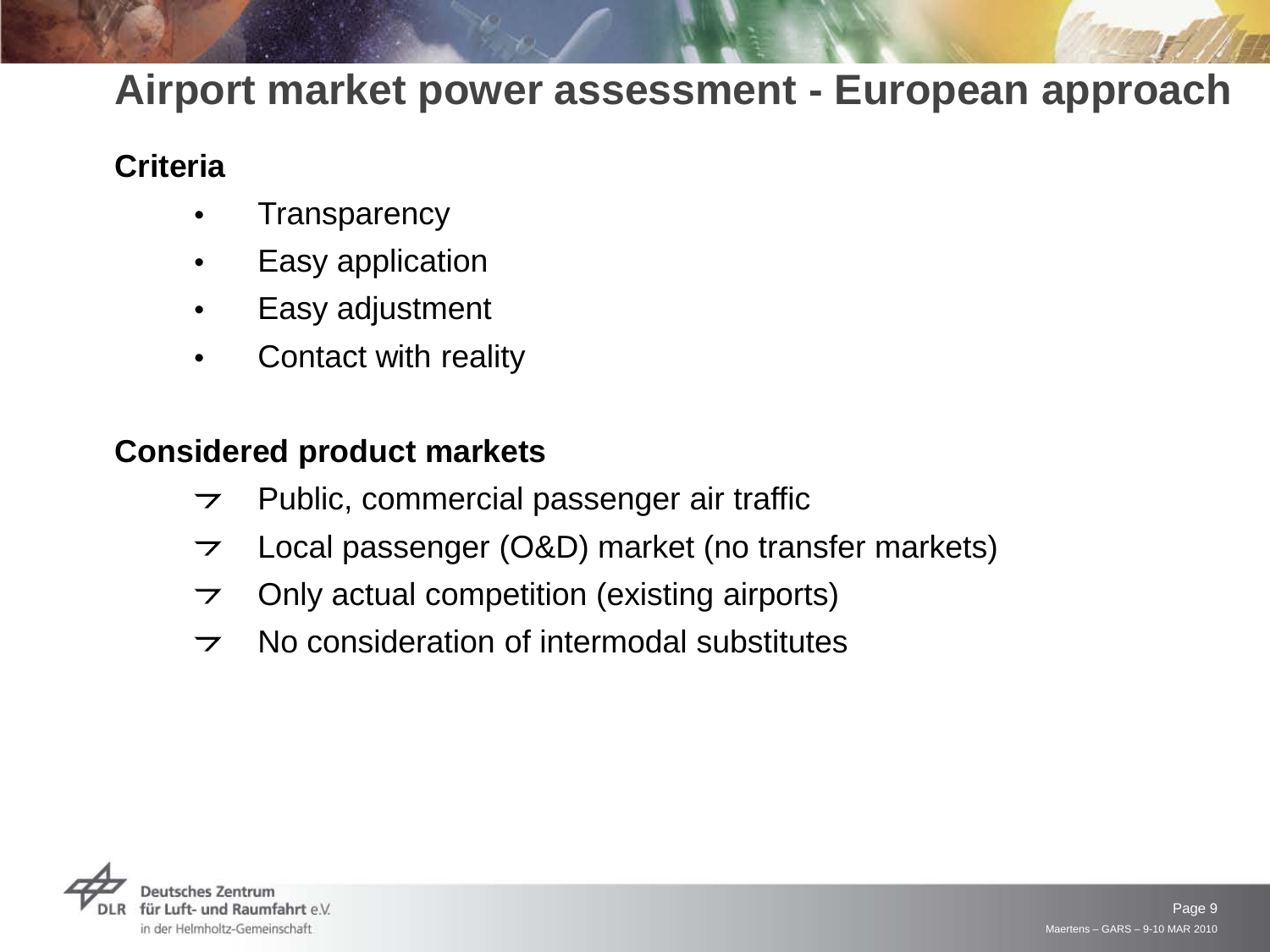#### **Considered geographical markets**

- Catchment areas difficult to estimate  $\overline{\phantom{a}}$
- They may differ between market segments  $\overline{\phantom{a}}$
- Empirical observation (for Germany): in average, passengers  $\overline{\phantom{a}}$ originating from the same region fly from 7 different airports
- Our approach:  $\overline{\phantom{a}}$ 
	- Catchment of Airport  $A = Sum$  of all NUTS 2 regions whose respective largest city is accessible by car within 100 min from A
	- In countries with geographically very large NUTS 2 regions,  $\overline{\phantom{a}}$ NUTS 3 regions are referred to (Spain, Finland, partly Norway)
	- Other access modes and/or different maximum accepted access  $\overline{\phantom{0}}$ times by market segments could be considered in future research

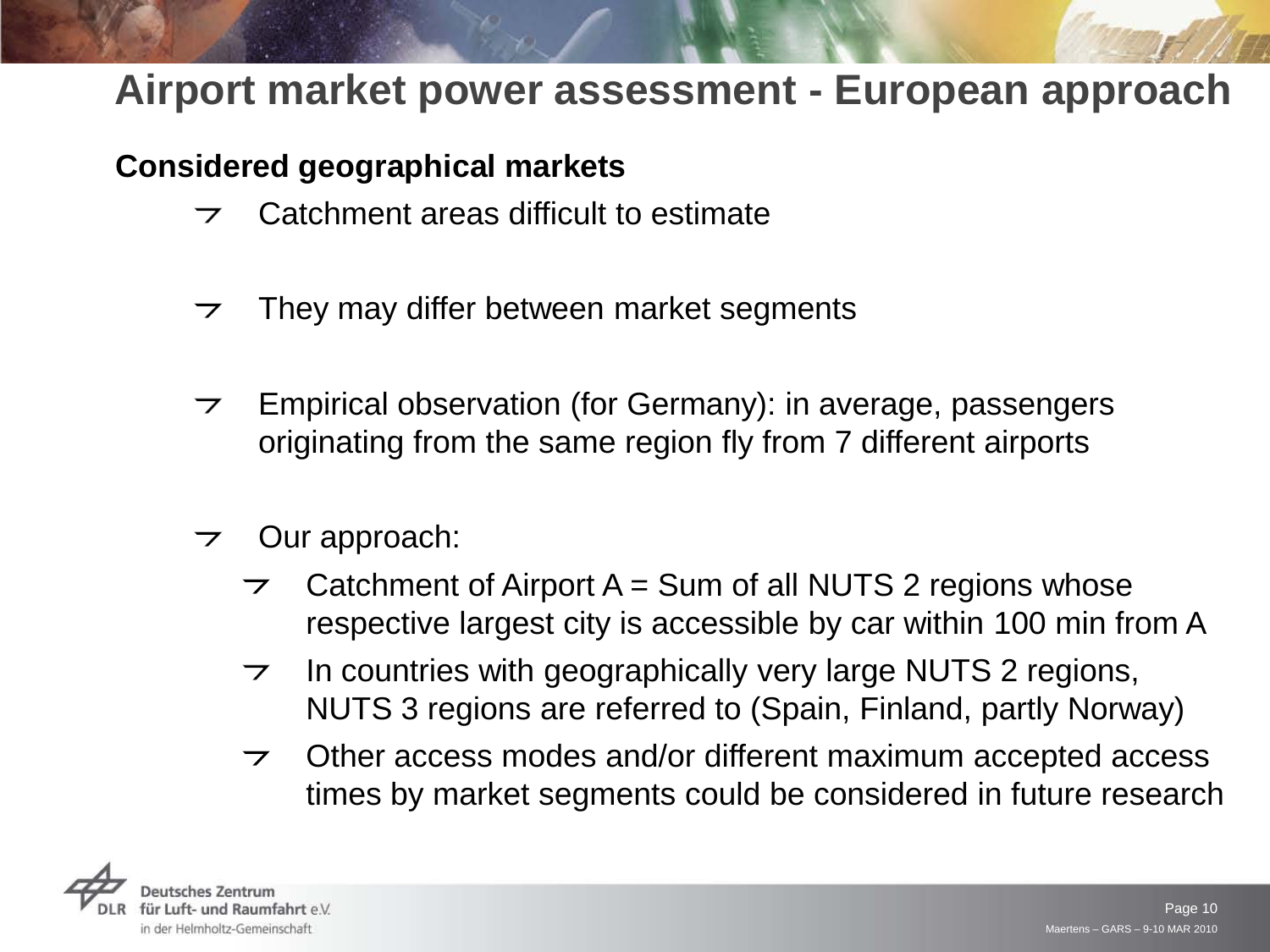

in der Helmholtz-Gemeinschaft

Maertens – GARS – 9-10 MAR 2010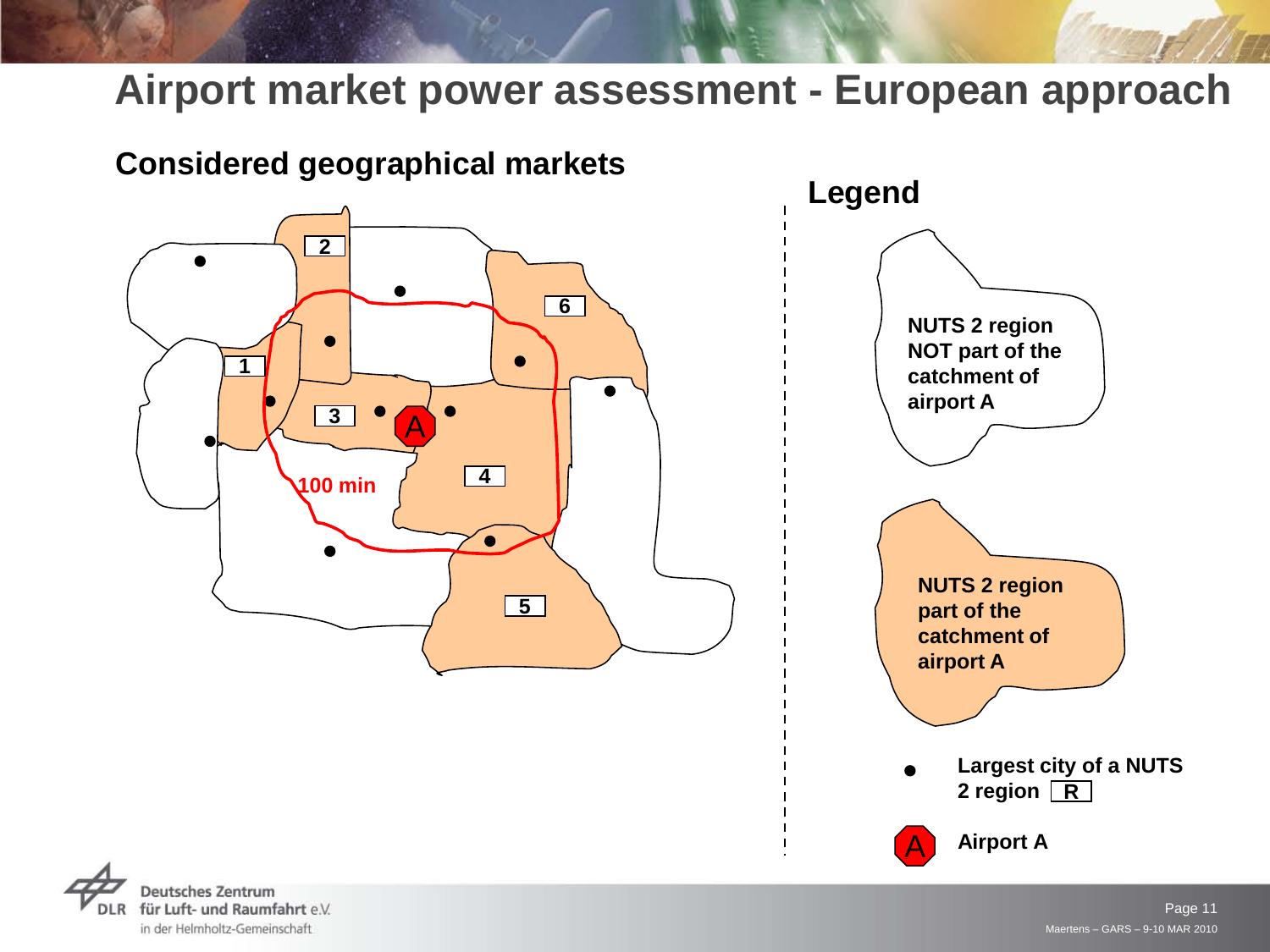#### **Market power assessment**

- **Passenger and airline view** (see Malina 2006/2010)  $\overline{z}$
- **Passenger view:** If an airport has no competitors in its relevant  $\overline{z}$ catchment, it might possess market power because passengers have no alternative airports to choose from.
	- **Operation:** Does an airport have a high share of the total flight supply available in its 100 min catchment? If yes, it might c.p. have a relatively high degree of market power!
- **Airline view:** If an airport has no competitors in its relevant  $\overline{z}$ catchment, it might possess market power because airlines have no alternative airports they could switch operations to.
	- **Operation:** Are there any other airports accessible from an airport's 100 catchment which are regarded as suitable alternatives by the airlines with regard to their technical infrastructure?
- **Market Power limitating factors** (Countervailing power…) $\overline{\phantom{0}}$

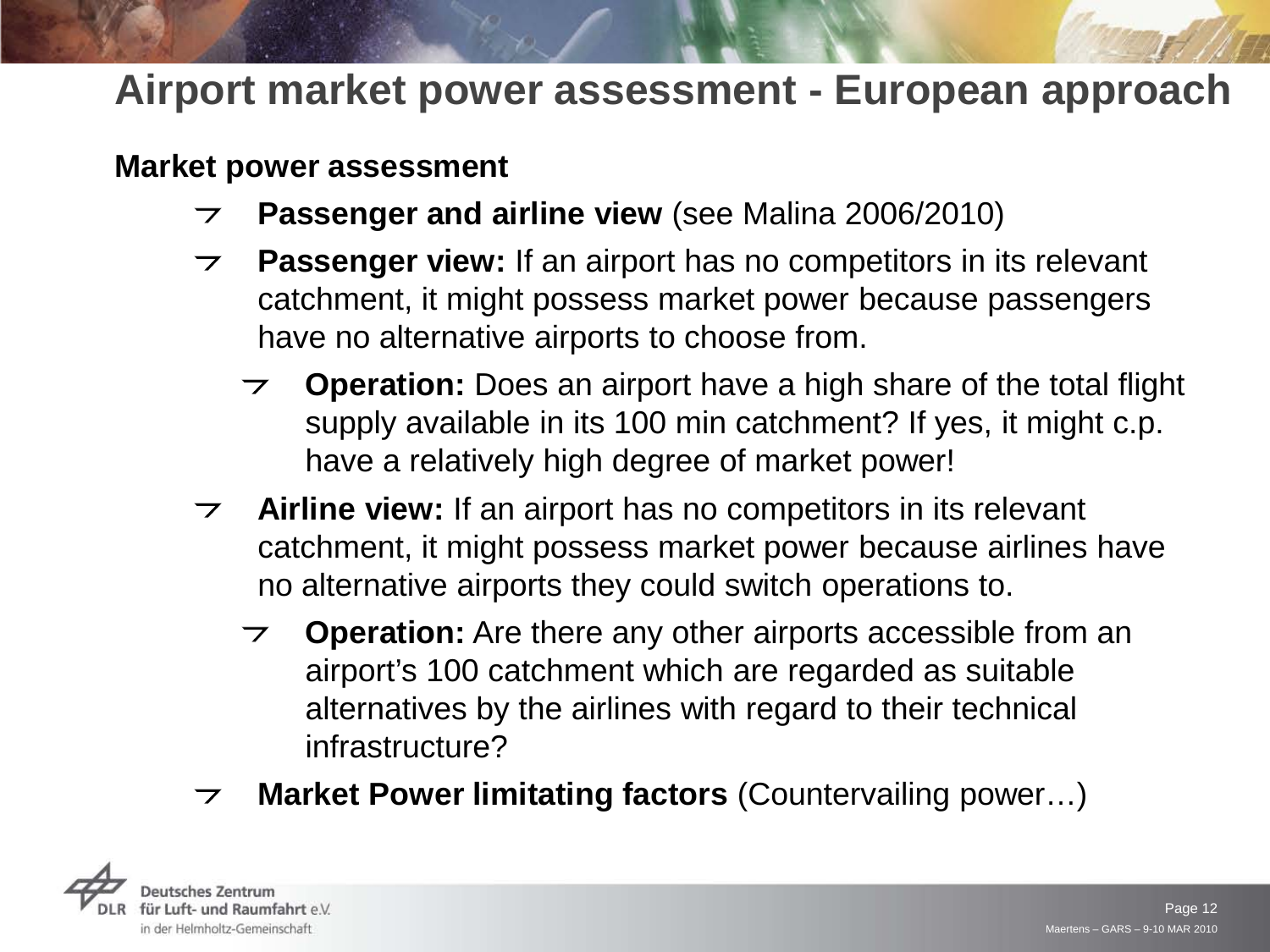

für Luft- und Raumfahrt e.V. in der Helmholtz-Gemeinschaft

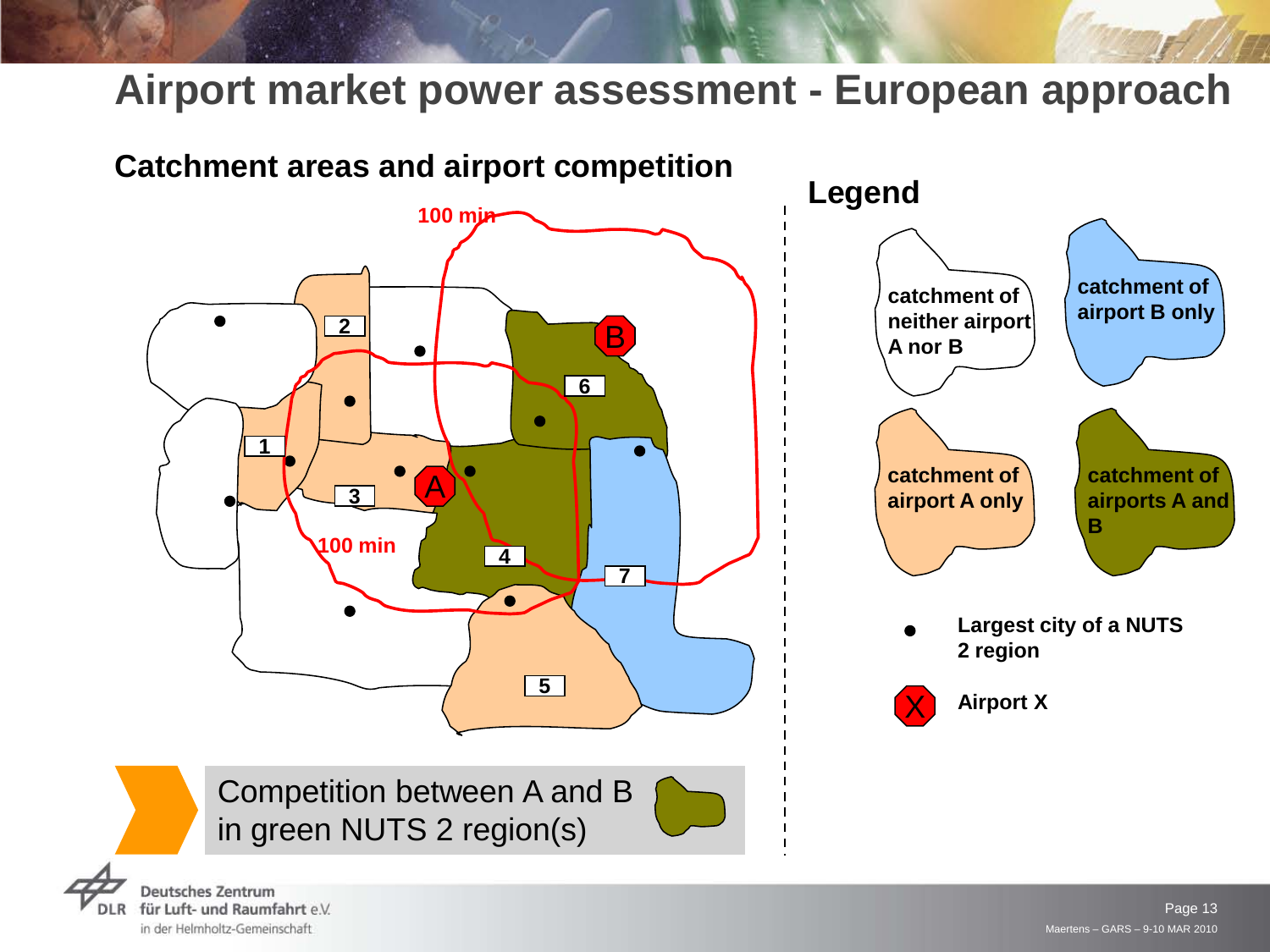#### **Market power assessment: Passenger view:**

- Does an airport have a high share of the total flight supply available in  $\overline{\phantom{a}}$ its 100 min catchment? If yes, it might c.p. have a relatively high degree of market power!
- GDP-weighted sums of the market shares of an airport's supply in the  $\overline{\phantom{a}}$ NUTS 2 regions it serves = market power degree indicator
- Total GDP = proxy for catchment area size  $\overline{\phantom{0}}$
- Formula: $\overline{\phantom{0}}$

 $MP_{AC}(A) = GDP_{C(A)ex1} / GDP_{C(A)}$ 

 $MP_{ACG4}$  = Market power indicator for airport A in its catchment  $C(A)$  $GDP_{\alpha,\text{exact}} = GDP$  of  $C(A)$  which is exclusively attributable to airport A  $GDP_{\alpha A}$  = total GDP of C(A)

 $GDP_{\alpha\beta,ext}$  = SUM (GDP $_{\alpha\beta}$ <sup>\*</sup>MS<sub>RA</sub>) for all regions R(A) out of C(A)  $GDP_R = GDP$  in region R  $MS_{RA}$  = Market share (based on seats offered per month) of Airport A in region R(A)

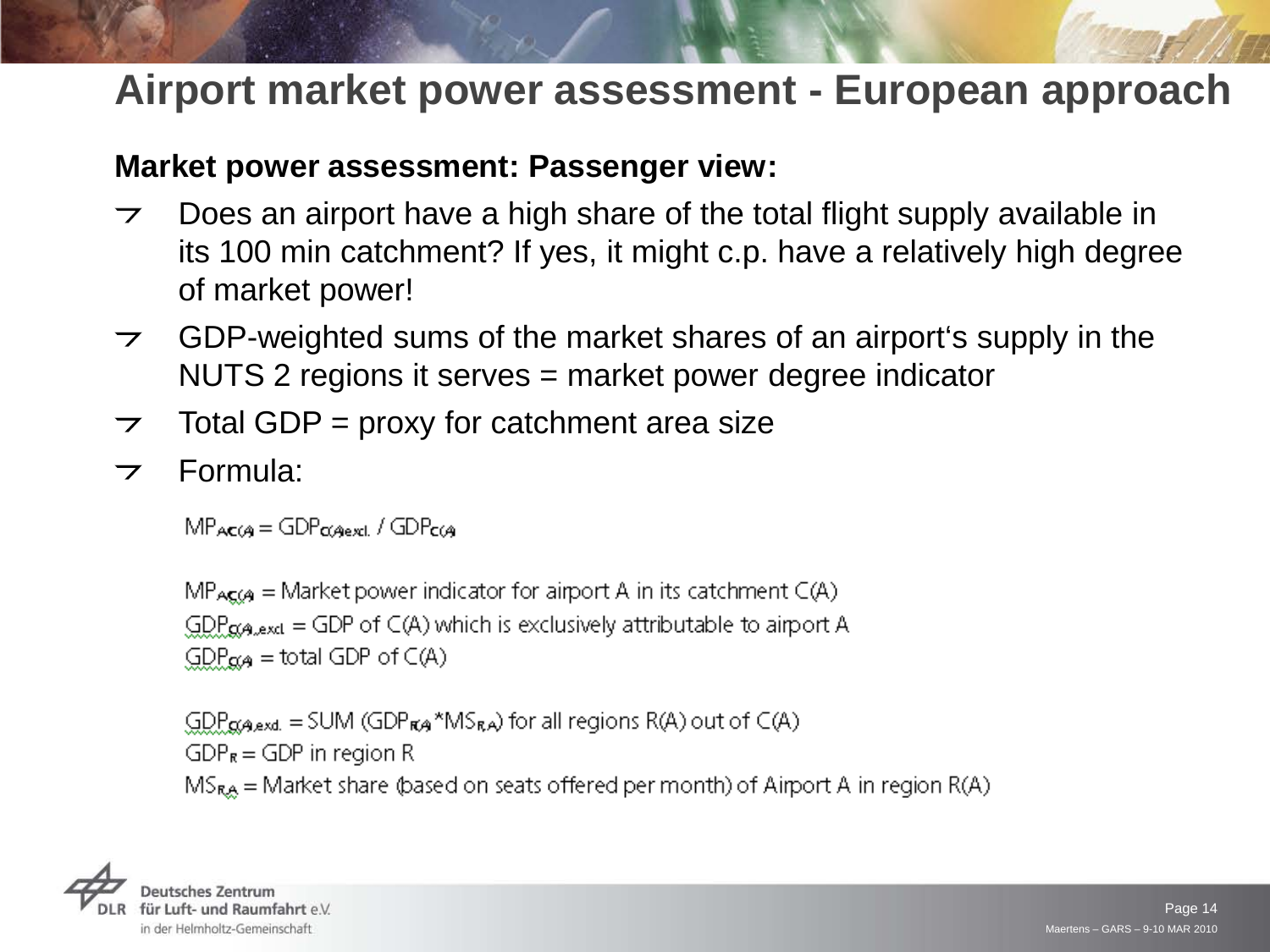#### **Market power assessment: Passenger view**

| <b>Airport</b> | <b>NUTS</b>        | <b>Airport Supply</b> |      | $MS_{R.}$ | <b>GDP</b> | $GDP_R$<br>*                          | $MP_A$ |  |
|----------------|--------------------|-----------------------|------|-----------|------------|---------------------------------------|--------|--|
|                | <b>Region</b><br>R | A                     | in R | A         | R          | $\mathsf{MS}_{\mathsf{R},\mathsf{A}}$ |        |  |
| A              | 1                  | 100                   | 100  | 1         | 100        | 100                                   | 100%   |  |
| A              | $\mathbf{2}$       | 50                    | 50   | 1         | 80         | 80                                    | 100%   |  |
| A              | 3                  | 200                   | 200  | 1         | 200        | 200                                   | 100%   |  |
| A              | 4                  | 100                   | 300  | 0,33      | 300        | 100                                   | 33%    |  |
| A              | 5                  | 50                    | 50   | 1         | 50         | 50                                    | 100%   |  |
| A              | 6                  | 100                   | 300  | 0,33      | 600        | 200                                   | 33%    |  |
| A              | 7                  | 0                     | 300  | 0         | 200        | 0                                     | 0%     |  |
| A              | All                |                       |      |           | 1330       | 730                                   | 55%    |  |





GDP-weighted market share of A in its catchment  $= 55\%$ 

 $=$  market power indicator MP $_{A/pax\text{-}view}$ 

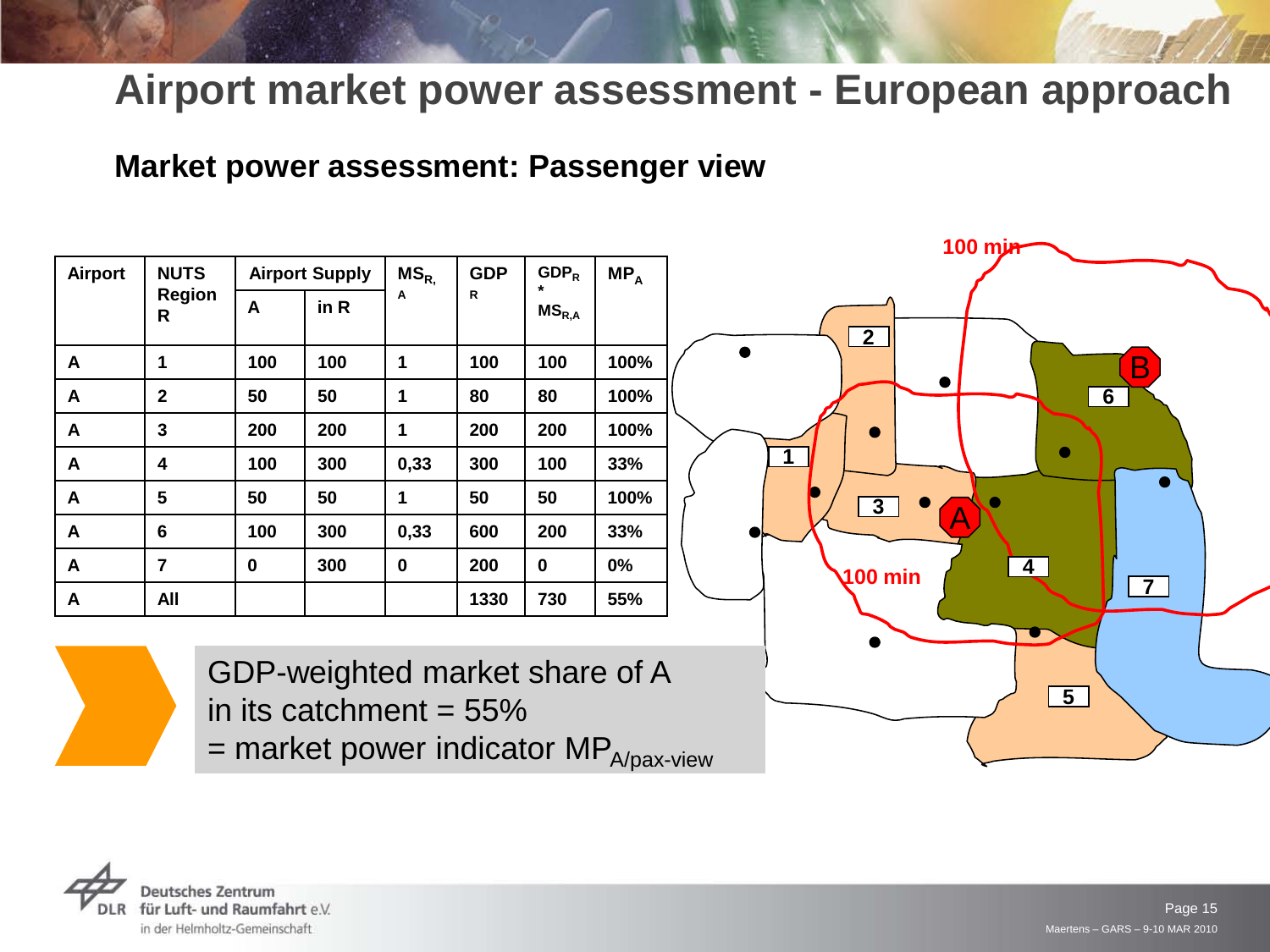#### **Market power assessment: Airline view**

- Are there any other airports accessible from an airport's 100 catchment  $\overline{\phantom{a}}$ which are regarded as suitable alternatives by the airlines with regard to their technical infrastructure (RWY > 2,000m, ILS)…
- … and which are neither congested nor in the same ownership than the  $\overline{\phantom{a}}$ reference airport?
- GDP-weighted sums of the share of the reference airport in its NUTS 2  $\overline{z}$ regions = market power degree indicator
- Market share of Airport A in region  $R = 1 / (1 + N$ umber of suitable  $\overline{\phantom{a}}$ alternative airports for A in R)

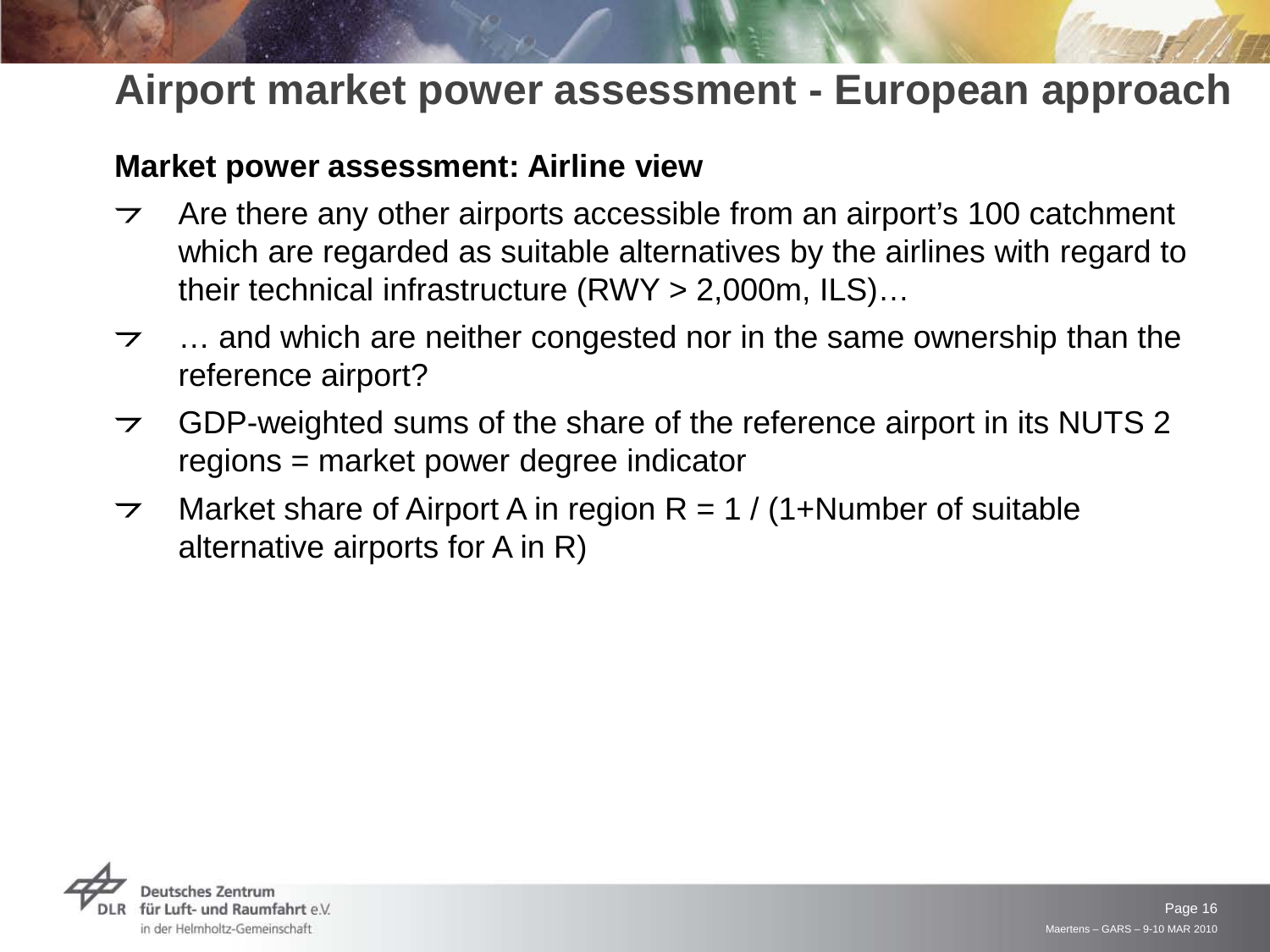#### **Market power assessment: Airline view**

|                  |                                   |                                                                                                                  |                                         |                 |                       |        | <b>100 mjn-</b>                                                     |
|------------------|-----------------------------------|------------------------------------------------------------------------------------------------------------------|-----------------------------------------|-----------------|-----------------------|--------|---------------------------------------------------------------------|
| Airport          | <b>NUTS</b><br><b>Region</b><br>R | # of<br>alternative<br>airports in R                                                                             | <b>Share</b><br>of A in<br>$\mathsf{R}$ | <b>GDP</b><br>R | $GDP_R$<br>$MS_{R,A}$ | $MP_A$ | $\overline{2}$                                                      |
| $\mathbf{A}$     | $\mathbf{1}$                      | $\mathbf 0$                                                                                                      | $\mathbf{1}$                            | 100             | 100                   | 100%   | Β                                                                   |
| A                | $\overline{2}$                    | $\mathbf 0$                                                                                                      | $\mathbf{1}$                            | 80              | 80                    | 100%   | 6                                                                   |
| A                | $\mathbf{3}$                      | $\mathbf 0$                                                                                                      | $\blacktriangleleft$                    | 200             | 200                   | 100%   |                                                                     |
| A                | $\overline{\mathbf{4}}$           | $\overline{\mathbf{2}}$                                                                                          | 0,33                                    | 300             | 100                   | 33%    |                                                                     |
| A                | $5\phantom{1}$                    | 1                                                                                                                | 0,5                                     | 50              | 25                    | 50%    | $\overline{3}$                                                      |
| $\mathsf{A}$     | $6\phantom{1}$                    | 1                                                                                                                | 0,5                                     | 600             | 300                   | 50%    |                                                                     |
| $\boldsymbol{A}$ | All                               |                                                                                                                  |                                         | 1330            | 805                   | 60%    | $\overline{\mathbf{4}}$<br>$100 \text{ min}$                        |
|                  |                                   |                                                                                                                  |                                         |                 |                       |        | $\overline{7}$                                                      |
|                  |                                   | GDP-weighted share of A in its<br>catchment = $60\%$<br>$=$ market power indicator MP $_{\text{A/airline-view}}$ |                                         |                 |                       |        | $\overline{5}$                                                      |
|                  |                                   |                                                                                                                  |                                         |                 |                       |        | <b>100 min</b><br>$A + B$<br>$A+B+C$<br>$B+C$<br>A<br>or<br>$A + C$ |



Maertens – GARS – 9-10 MAR 2010 Page 17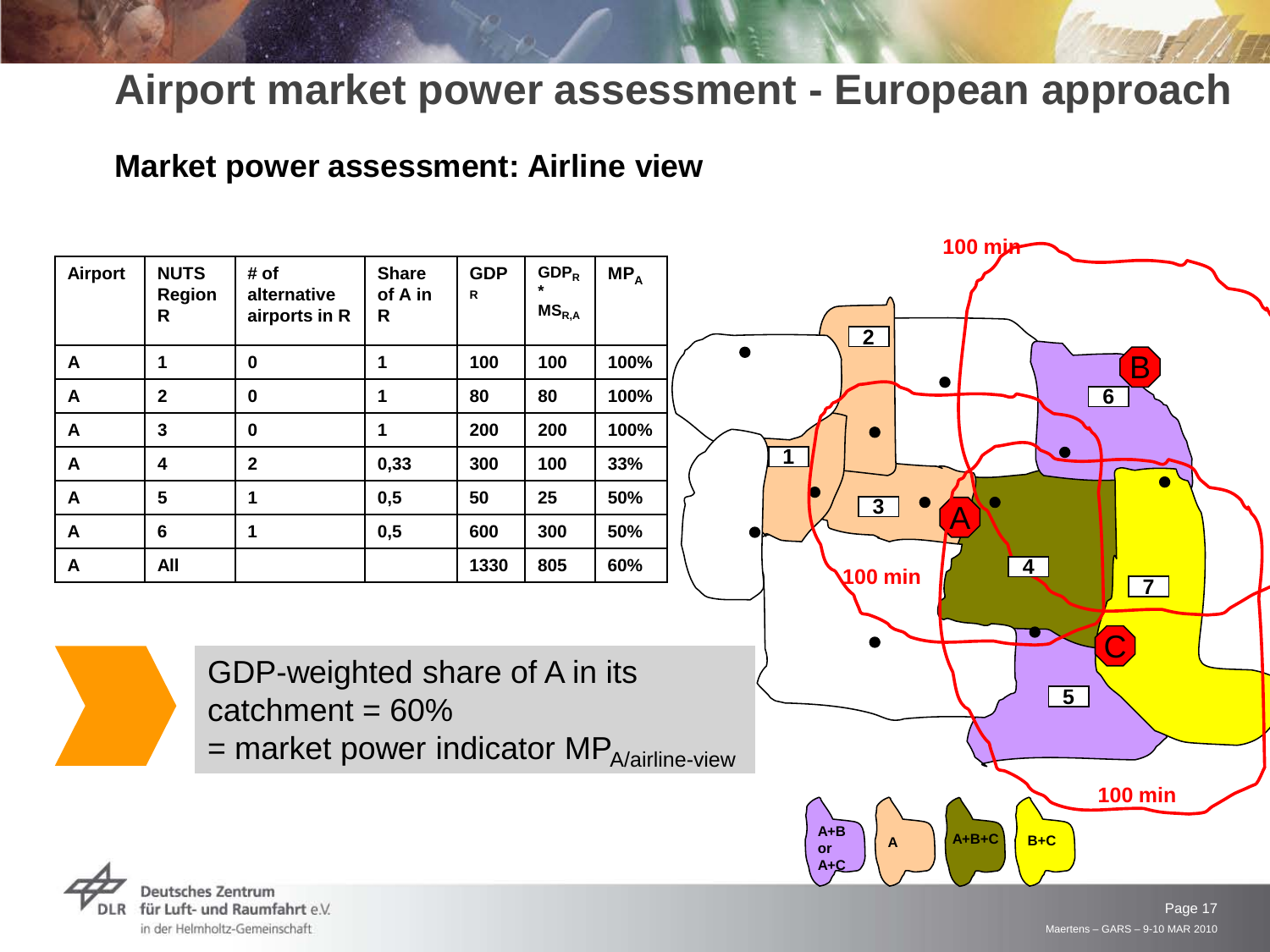#### **Factors reducing potential market power**

- **Countervailing power by the airlines**  $\overline{\phantom{a}}$ 
	- Presumingly high for carriers with high market shares  $\overline{z}$ uncongested airports…
	- … if threat to withdraw operations is plausible  $\overline{\phantom{a}}$
- **Countervailing power by passengers**
	- If airport regions are replaceable from the pax view  $\overline{\phantom{0}}$
	- Might be valid for some/most (?) leisure destinations  $\overline{z}$
	- If Ibiza is too expensive, choose Malta!  $\overline{\phantom{0}}$

#### **Airport-internal factors**  $\overline{z}$

- $\tau$  G<sub>MAX</sub> = MAX (G<sub>aviation</sub> + G<sub>non-aviation</sub>) -> see Starkie!
- Uncongested monopoly airports might charge fees below  $\overline{z}$ monopolistic levels in order to maximize the number of customers for non-aviation goods.

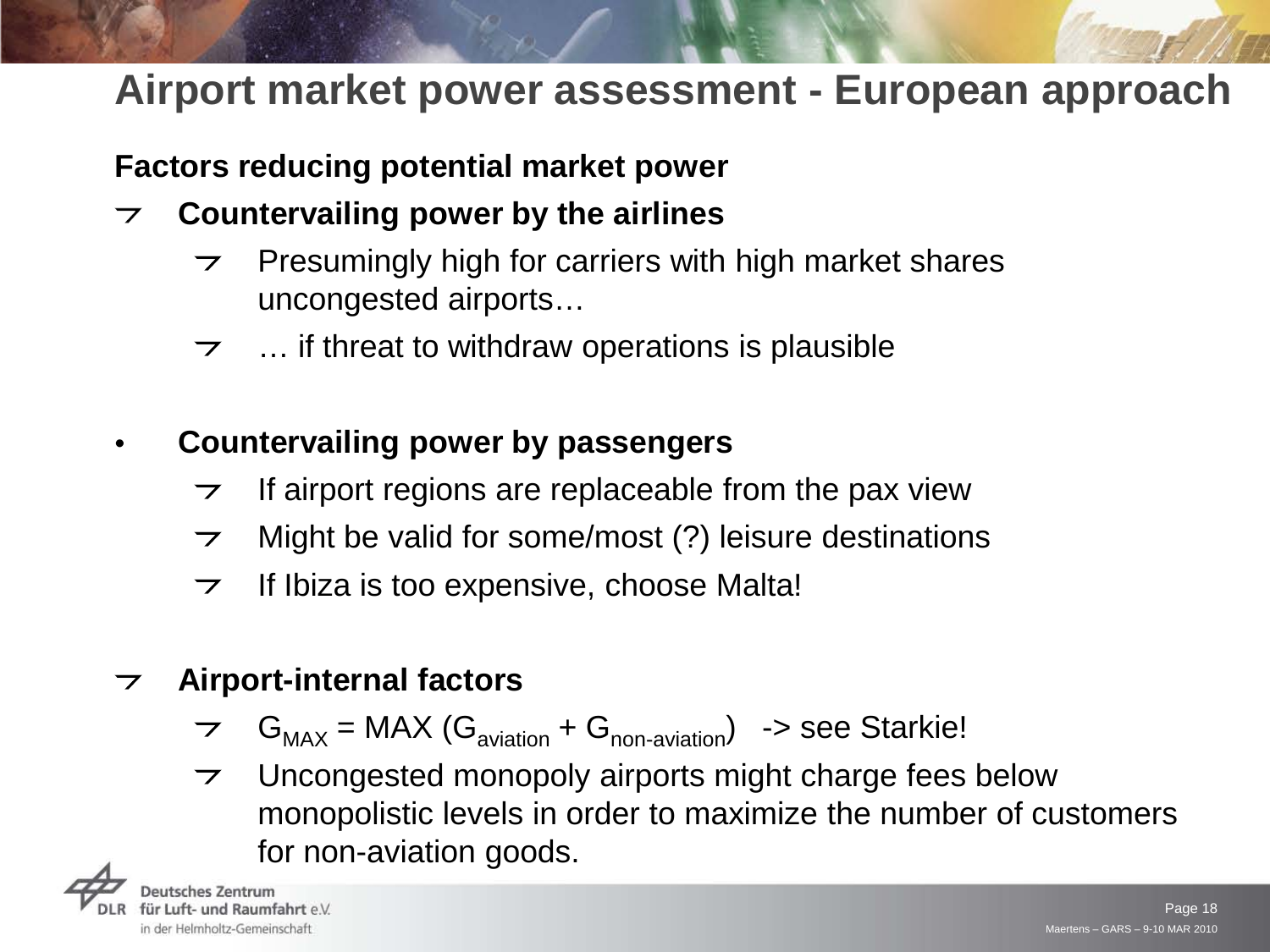#### **Factors reducing potential market power**

- **Countervailing power by the airlines**  $\overline{\phantom{a}}$ 
	- Presumingly high for carriers with high market shares  $\overline{z}$ uncongested airports…
	- … if threat to withdraw operations is plausible, i.e. if the carrier can  $\overline{z}$ easily switch its operations elsewhere.
- Basic formula:

 $CVP_{A/C} = s * MS_{A/C} * (1 - MS_{C/A})$ 

with

 $CVP_{A/C}$  = Countervailing power of carrier C at airport A

 $MS<sub>A/C</sub>$  = Market share of carrier C at airport A (e.g. based on seats or frequencies)

 $MS<sub>C/A</sub>$  = Market share of airport A (inbound + outbound) in the whole network of airline C (e.g. based on seats or frequencies)

s = sunk costs indicator

0,2 if carrier C isa network carrier and has its hub at airport A

0,5 if carrier C isa network carrier and has no important hub at airport A

with  $s =$  $\left| \right|$  $\big\}$ 0,8 if carrier C isa LCC and has its base at airport A

 $\vert$ 1 if carrier C isa LCC or a network carrier and has no aircraft based at airport A

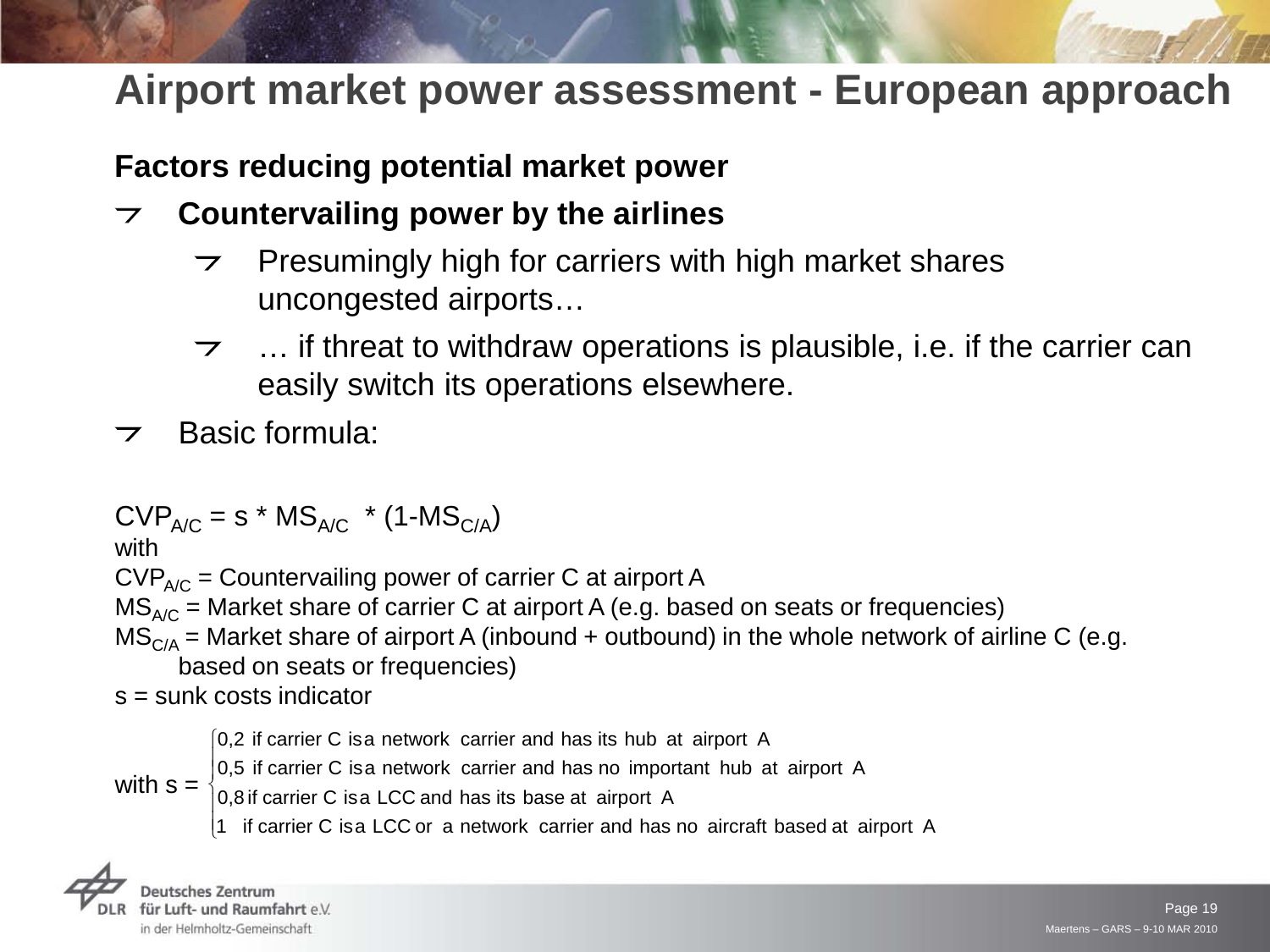#### **Factors reducing potential market power**

#### **Countervailing power by the airlines**

 $CVP_{A/C}$  = s \* MS<sub>A/C</sub> \* (1-MS<sub>C/A</sub>) with  $CVP_{A/C}$  = Countervailing power of carrier C at airport A  $MS<sub>A/C</sub>$  = Market share of carrier C at airport A (e.g. based on seats or frequencies)  $MS<sub>C/A</sub>$  = Market share of airport A (inbound + outbound) in the whole network of airline C (e.g. based on seats or frequencies)

s = sunk costs indicator

0,2 if carrier C isa network carrier and has its hub at airport A

- 0,5 if carrier C isa network carrier and has no important hub at airport A
- with  $s =$

 $\left| \right|$  $\big\}$ 0,8 if carrier C isa LCC and has its base at airport A

 $\vert$ 1 if carrier C isa LCC or a network carrier and has no aircraft based at airport A

 $CVP_{FR/NRN} = 0.8 * 0.91 * (1-0.039) = 69.2%$  $CVP_{H/FRA} = 0.2 * 0.6 * (1-0.446) = 6.7%$ 

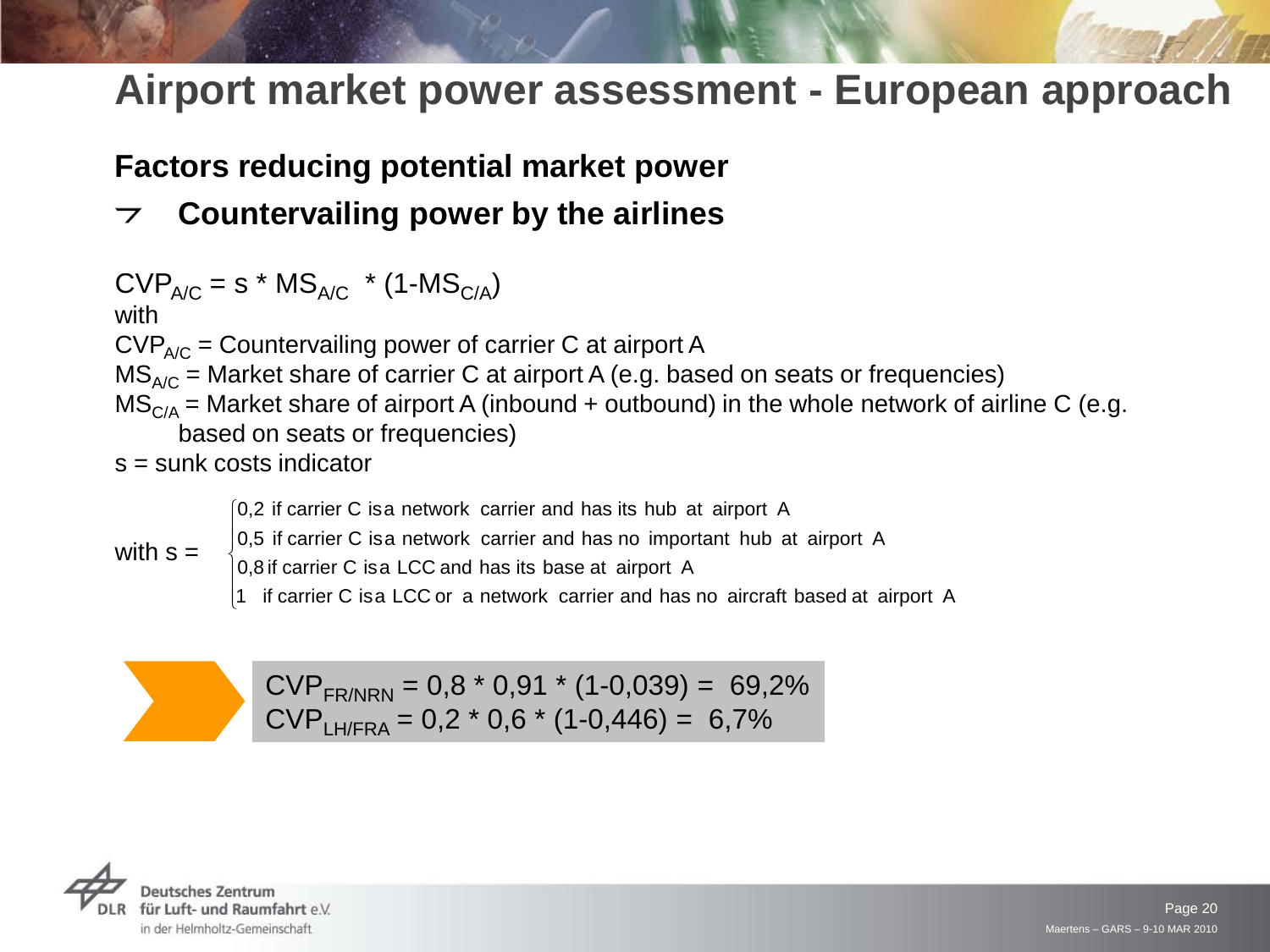# **Structure**

- $\triangleright$  Research background and question
- $\triangleright$  Existing approaches
- $\triangleright$  European approach
- **Results and discussion**

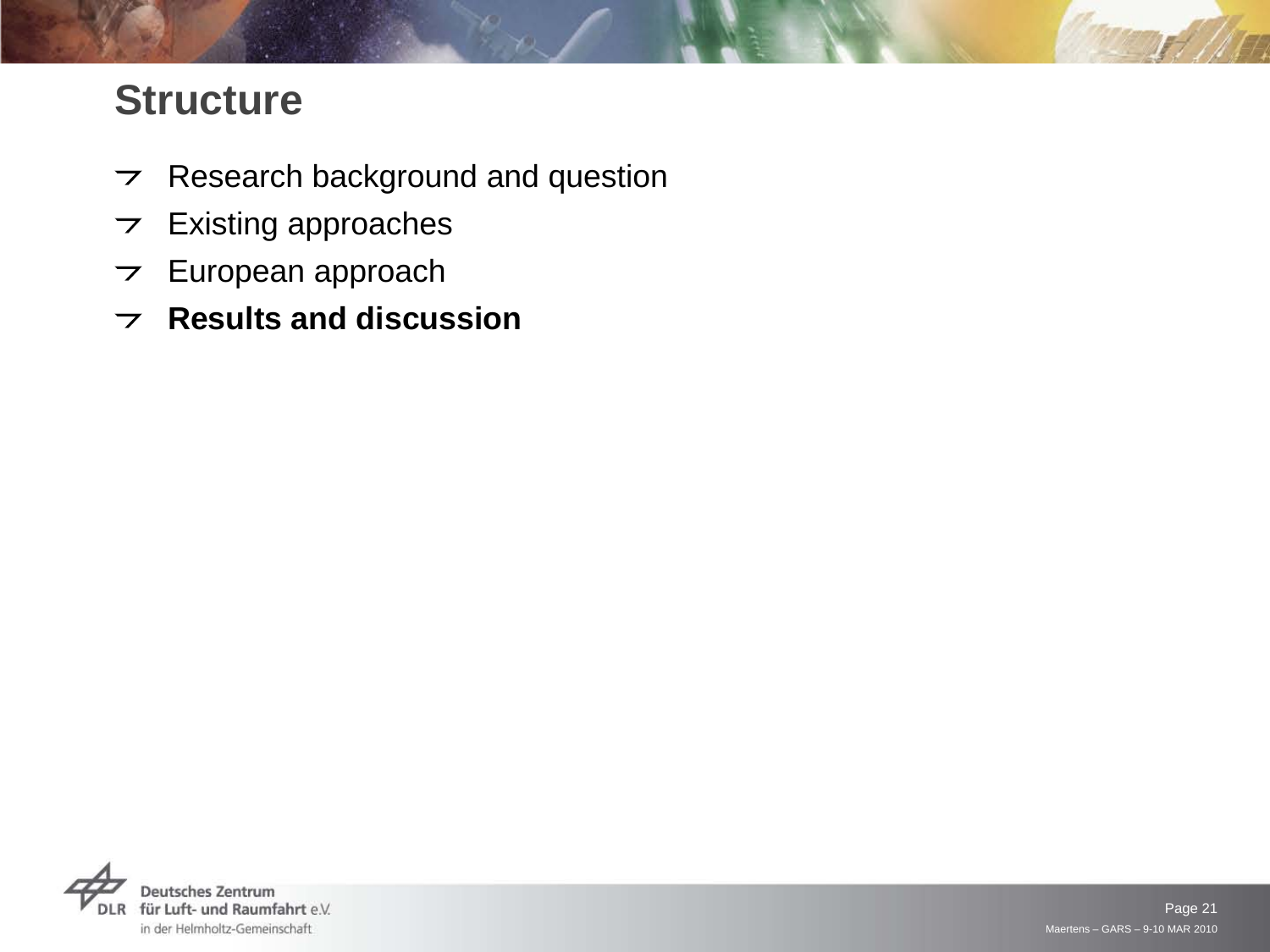## **European approach – Results and Discussion**

| Ran            |                   |                    | <b>Market Power</b><br>(100 min. catchment) | <b>CVP</b><br><b>of</b> | <b>Comment</b>                                       |  |
|----------------|-------------------|--------------------|---------------------------------------------|-------------------------|------------------------------------------------------|--|
| k              | <b>Airport</b>    | <b>PAX</b><br>view | <b>Airline</b><br>view                      | larges<br>÷<br>carrier  |                                                      |  |
| $\mathbf{1}$   | London LHR        | 57.07%             | 54.43%                                      | 1,2%                    | Limited capacity at nearby<br>airports (STN,LTN,LGW) |  |
| $\overline{2}$ | Paris CDG         | 70.27%             | 92.23%                                      | 4,7%                    | CTO (AMS)                                            |  |
| 3              | Frankfurt         | 88.80%             | 42.24%                                      | 6,7%                    | CTO (MUC, VIE, ZRH)                                  |  |
| 4              | Madrid            | 100.00%            | 100.00%                                     | 2,5%                    |                                                      |  |
| 5              | Amsterdam         | 73.95%             | 61.25%                                      | 0,0%                    | CTO (CDG)                                            |  |
| 8              | Barcelona         | 80.40%             | 100.00%                                     | 6,2%                    | but high CVP of easyJet                              |  |
| 9              | London LGW        | 24.48%             | 40.81%                                      | 21,6%                   |                                                      |  |
| 10             | Paris ORY         | 31.54%             | 96.81%                                      | 7,2%                    |                                                      |  |
| 11             | Palma             | 100.00%            | 100.00%                                     | 17,7%                   | COD medium                                           |  |
| 14             | <b>Düsseldorf</b> | 52.39%             | 22.03%                                      | 16,7%                   |                                                      |  |
| 15             | Copenhagen        | 97.36%             | 50.00%                                      | 4,5%                    |                                                      |  |
| 16             | <b>London STN</b> | 23.51%             | 53.85%                                      | 39,7%                   |                                                      |  |
| 17             | Dublin            | 87.77%             | 100.00%                                     | 2,2%                    | but high CVP of Ryanair                              |  |
| 18             | Milan MXP         | 58.70%             | 32.61%                                      | 16,0%                   |                                                      |  |
| 19             | Athens            | 100.00%            | 100.00%                                     | 0,9%                    |                                                      |  |
| 20             | <b>Brussels</b>   | 62.80%             | 29.57%                                      | 0,0%                    |                                                      |  |
| 25             | Malaga            | 100.00%            | 100.00%                                     | 13,9%                   | COD high                                             |  |

**Legend:**

CTO = Competition in the transfer market by other hubs of the same airline COD = Competition by other destinations (incoming flights)



**Deutsches Zentrum** für Luft- und Raumfahrt e.V. in der Helmholtz-Gemeinschaft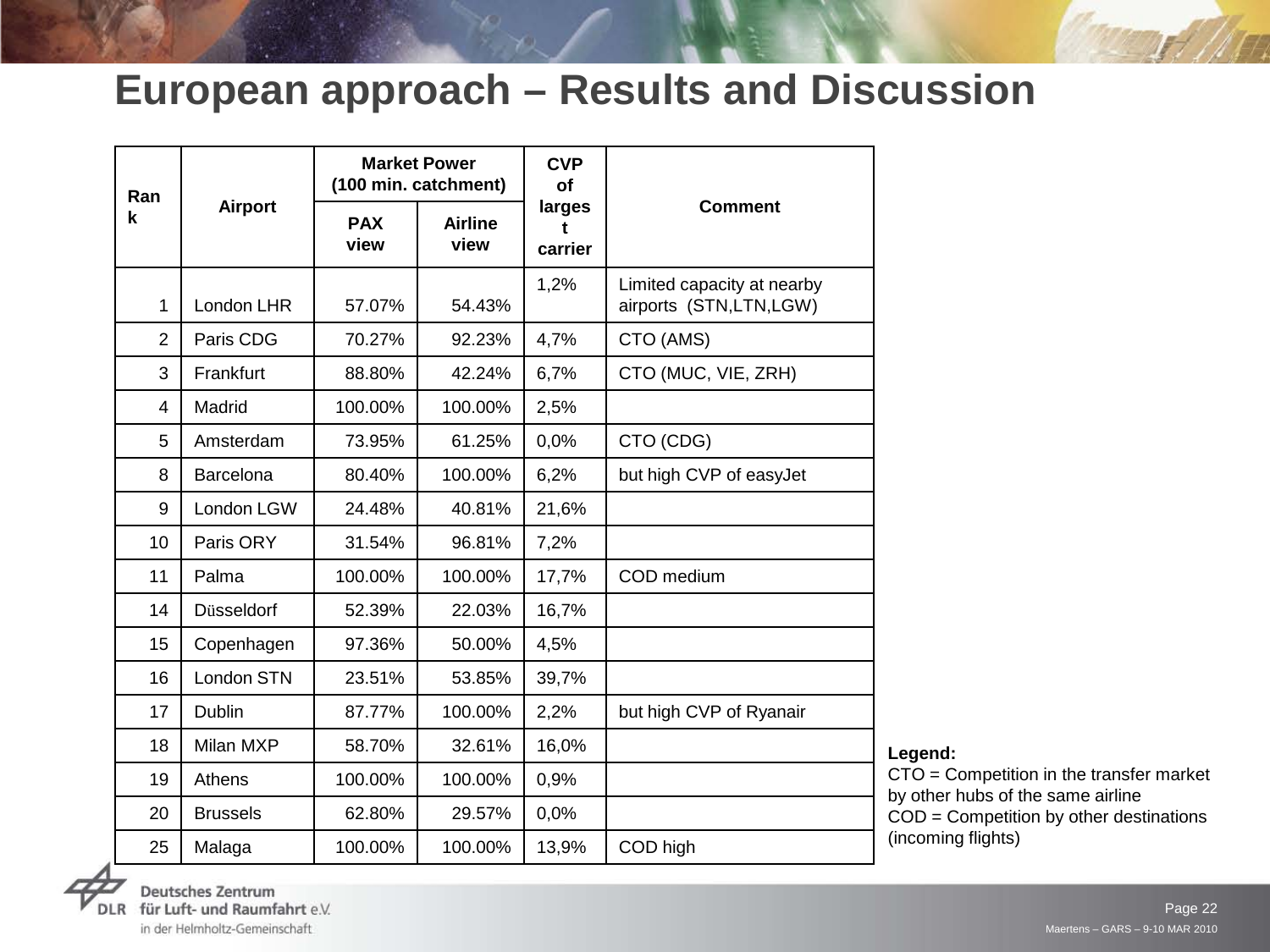## **European approach – Results and Discussion**

- $\rightarrow$  Most large hubs seem to have a high degree of market power; CVP only existent if hub carrier operates multiple hubs.
- Airports like Malaga or Ibiza (100%/100%/15,6%) might not raise their fees  $\overline{z}$ too much because tourists could choose other destinations.
- Many mid-size airports do not seem to possess market power, such as  $\overline{z}$ Cologne/Bonn (27%/21%/15,7%) or Birmingham (26%/29%/13%).
- Does DUS really have a low degree of MP (52%/22%/16%)? Network or  $\overline{z}$ density effects are not considered, so the 22% airline view value might not tell the truth!
- $\rightarrow$  Ideas for future research:
	- Improvement of catchment area modelling (NUTS 3 instead of 2  $\overline{z}$ regions, other access modes, …)
	- Better modelling of airline behaviour  $\overline{z}$
	- Consideration of different passenger types  $\overline{z}$
	- $\overline{\phantom{a}}$ …